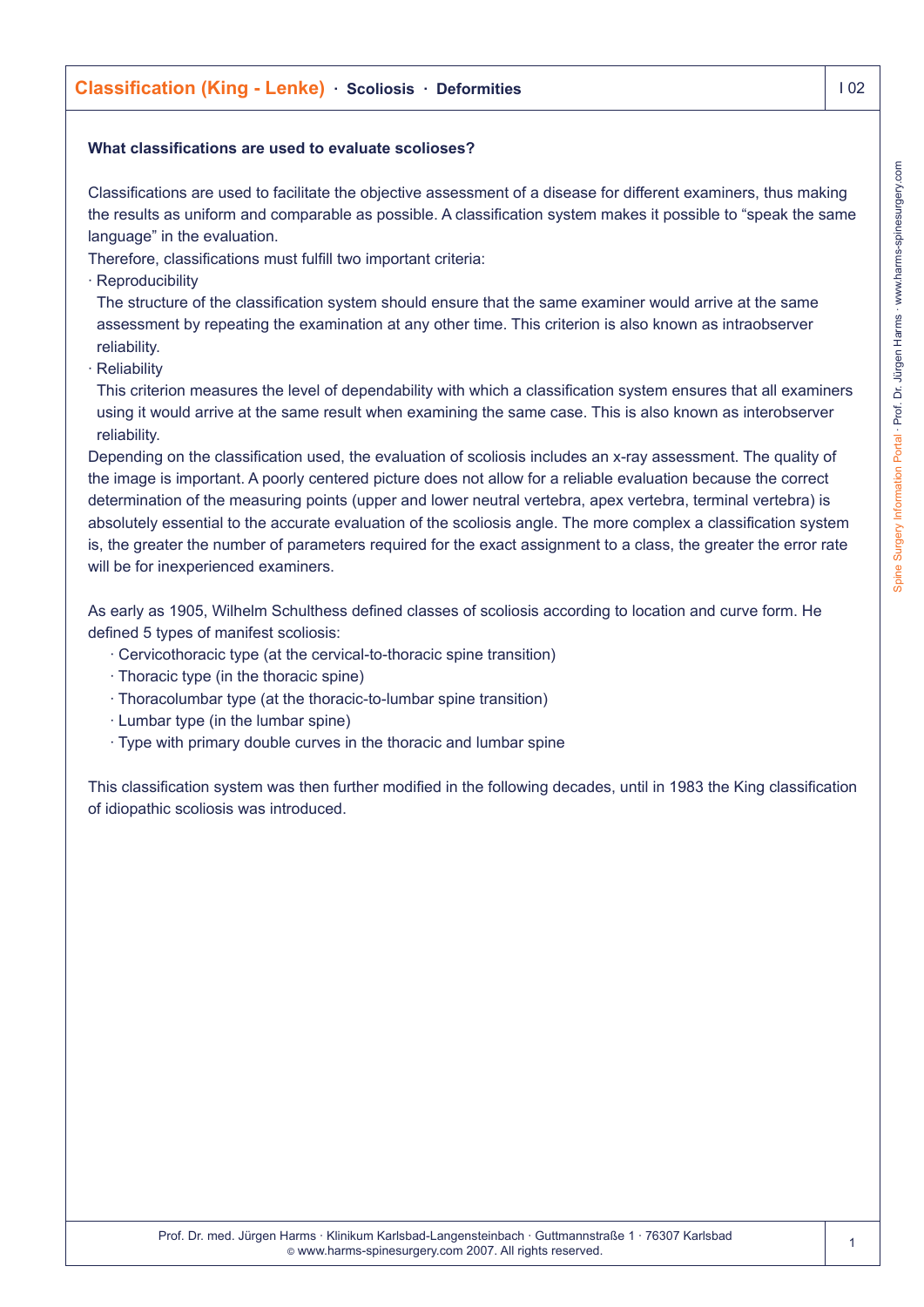

# **King type II**

Shows an S-shaped curve where both the thoracic major curve and the lumbar minor curve cross over the midline. The thoracic curve is larger.

#### **King type III**

Shows a thoracic curve where the lumbar curve does not cross the midline.

#### **King type IV**

Shows a long thoracic curve where the 5th lumbar vertebra is centered over the sacrum, but the 4th lumbar vertebra is already angled in the direction of the curve.

#### **King type V**

Shows a thoracic double curve where the 1st thoracic vertebra (Th 1) angles into the convexity of the upper curve.

The disadvantages of the King classification system:

- · The sagittal profile is not included in the evaluation
- · So-called "double and triple major curves" (scoliosis forms with two or three major curves) are not considered.

King scoliosis classification is still widely used for evaluating scolioses. A number of modifications with further subtypes have been introduced.

 $\mathfrak{p}$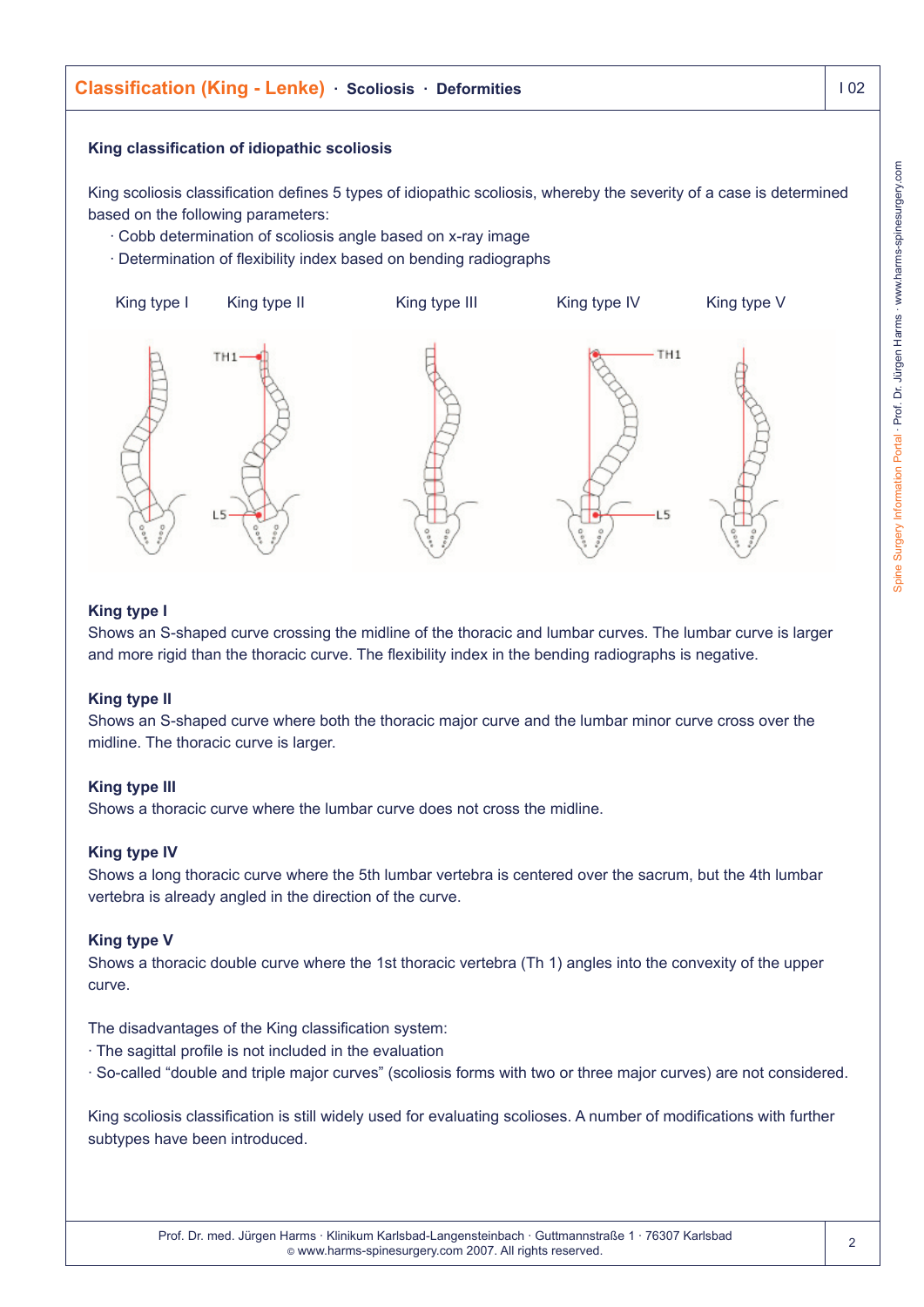# Lenke classification of idiopathic scoliosis

In 2001, Lenke introduced a new classification system for idiopathic scolioses which is much more complex than the King system. Determination of the scoliosis type is based on survey spine radiographs in 2 planes, as well as right and left side bending radiographs with the following parameters:

#### · Definition of 6 curve types

The curve type is determined by the localization, degree, and flexibility of the manifested curves. The curve apex is defined as follows for localization purposes:

- · Upper thoracic localization: Curve apex between Th2 and Th6
- · Thoracic localization: Curve apex between Th6 and intervertebral disc Th11/12
- · Thoracolumbar localization: Curve apex between Th12 and L1
- · Lumbar localization: Curve apex between intervertebral disc L1/2 and L4
- · Determination of the flexibility of the curve

The flexibility is assessed either based on the residual curve in the bending radiograph or the extent of kyphosis. A curve is defined as structural if the bending Cobb angle exceeds 25° or the kyphosis angle exceeds 20°.

The following 6 curve types can be defined based on these parameters:

- · Type I (main thoracic, major curve thoracic only)
- The major curve is structural, the others are not
- · Type II (double thoracic, 2 thoracic curves)
- The thoracic major curve and the upper thoracic minor curve are structural; all others are non- structural.
- · Type III (double major, 2 major curves) The thoracic, thoracolumbar or lumbar curve is structural; the thoracic curve is larger than the thoracolumbar or lumbar curve. If there is an upper thoracic curve, it is not structural.
- · Type IV (triple major, 3 major curves)
- All three curves are structural; the thoracic curve is the major curve
- · Type V (primary thoracolumbar/lumbar, major curve thoracolumbar or lumbar only) The major curve is located in the thoracic-to-lumbar transition or in the lumbar spine and is structural; the upper thoracic or thoracic minor curve is not structural.
- · Type VI (primary thoracolumbar/lumbar, main thoracic) The thoracolumbar or lumbar major curve is structural; the thoracic minor curve is also structural, but its Cobb angle is at least 5° smaller.

3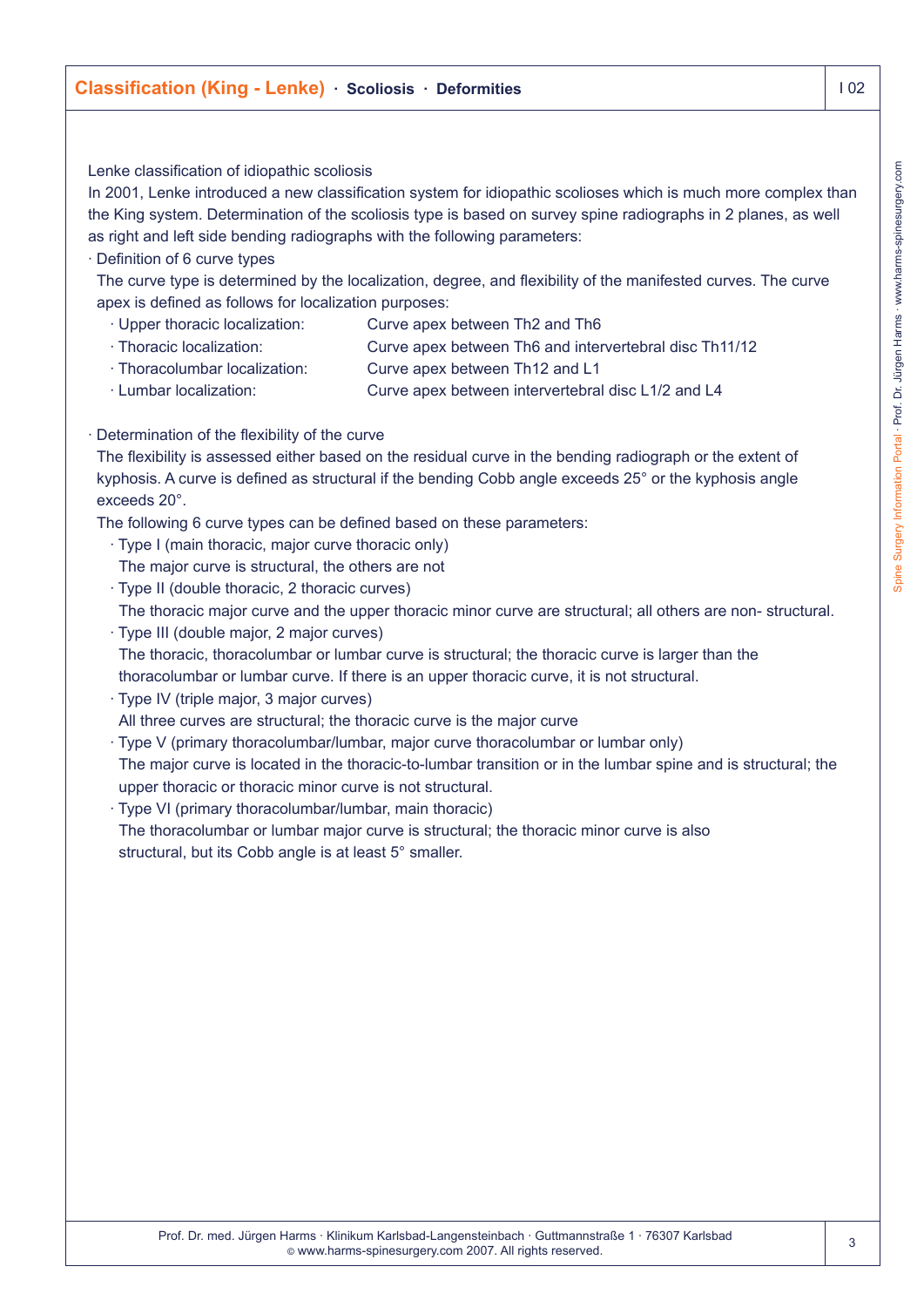

Spine Surgery Information Portal - Prof. Dr. Jürgen Harms - www.harms-spinesurgery.com Spine Surgery Information Portal · Prof. Dr. Jürgen Harms · www.harms-spinesurgery.com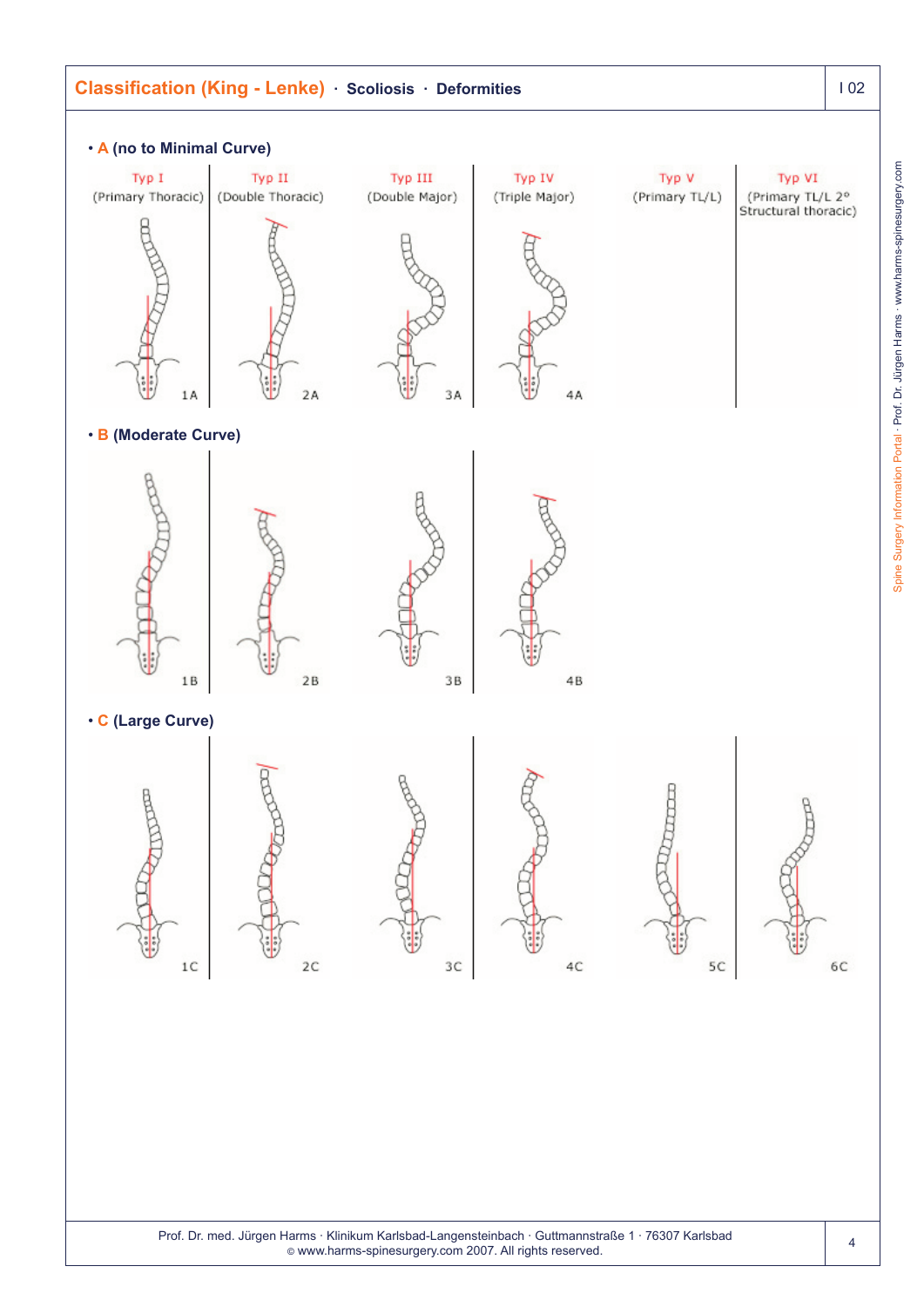

· Definition of the "lumbar spine modifier"

This parameter covers the changes in the lumbar part of the scoliosis. Three modifier types, A, B and C, are differentiated.

To determine the type, a line at right angles to the horizontal is drawn over the center of the sacrum to the top of the image on the AP x-ray plane.

The vertebra cut into nearly equal halves by this upright line is called the "stable vertebra" (SV). If this central division applies to an intervertebral disc, the vertebra below it is the stable vertebra.

### **Lumbar spine modifier type A**

The upright line runs between the pedicles to the stable vertebra (SV). This is a minimal lumbar curve.

• Lumbar spine modifier, type A

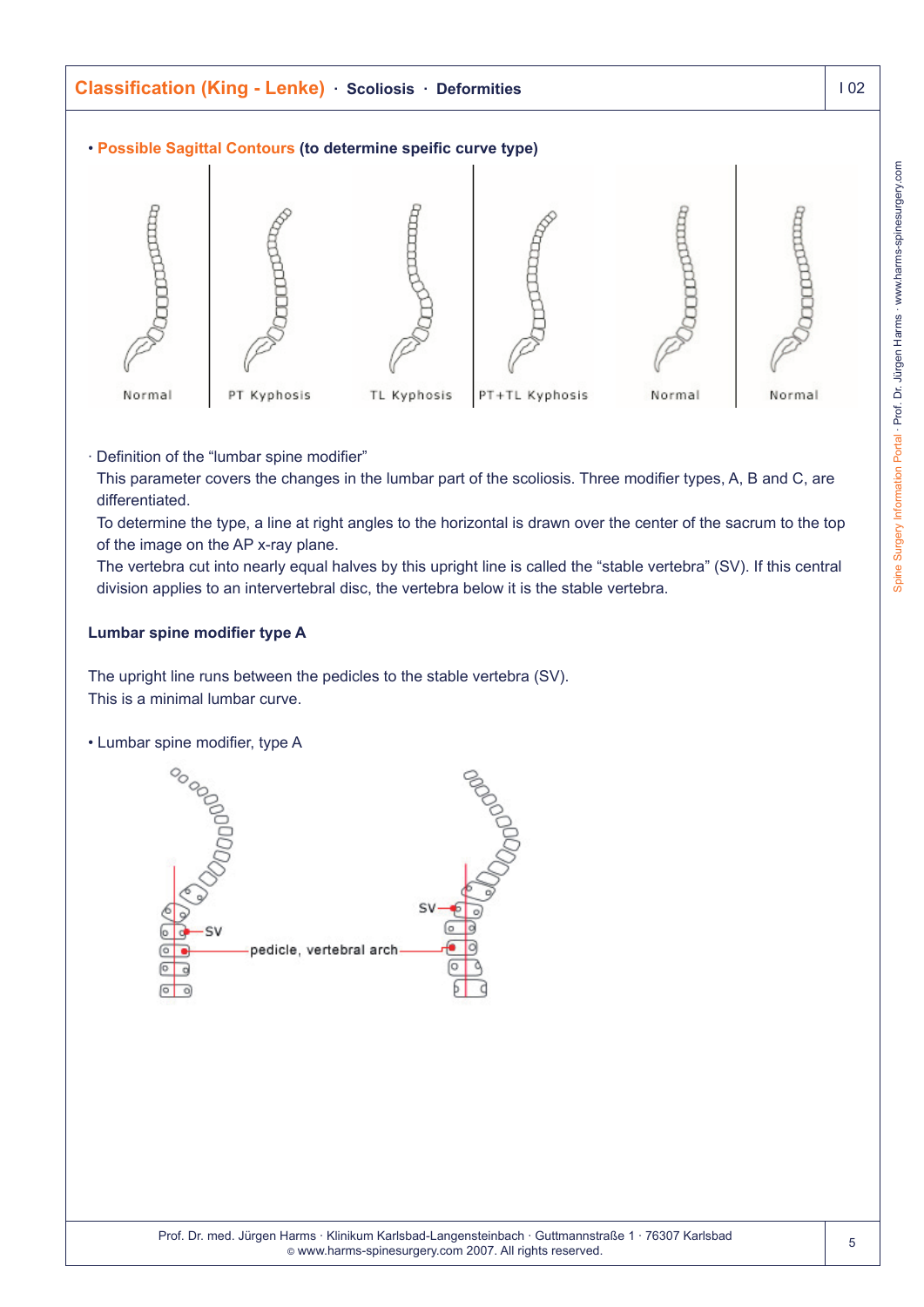# **Lumbar spine modifier type B**

The upright line runs between the concave-side margin of the apical vertebra and the medial margin of the concave-side pedicle. This is a moderate lumbar curve.

• Lumbar spine modifier, type B



# **Lumbar spine modifier type C**

The upright line is entirely medial to the apical vertebra. This is a large lumbar curve.

• Lumbar spine modifier, type C



· Definition of the "sagittal thoracic modifier"

The last parameter determined is the extent of manifest kyphosis (humpback) in the sagittal profile (x-ray from the side).

The measured values are entered with the indices - , N or +. The following Cobb kyphosis angles have been defined:

| Cobb angle of kyphosis between Th 5 and Th 12 less than 10°:                            | -   |
|-----------------------------------------------------------------------------------------|-----|
| Cobb angle of kyphosis between Th 5 and Th 12 between $10^{\circ}$ and $40^{\circ}$ : N |     |
| Cobb angle of kyphosis Th 5 and Th 12 greater than 40°:                                 | $+$ |